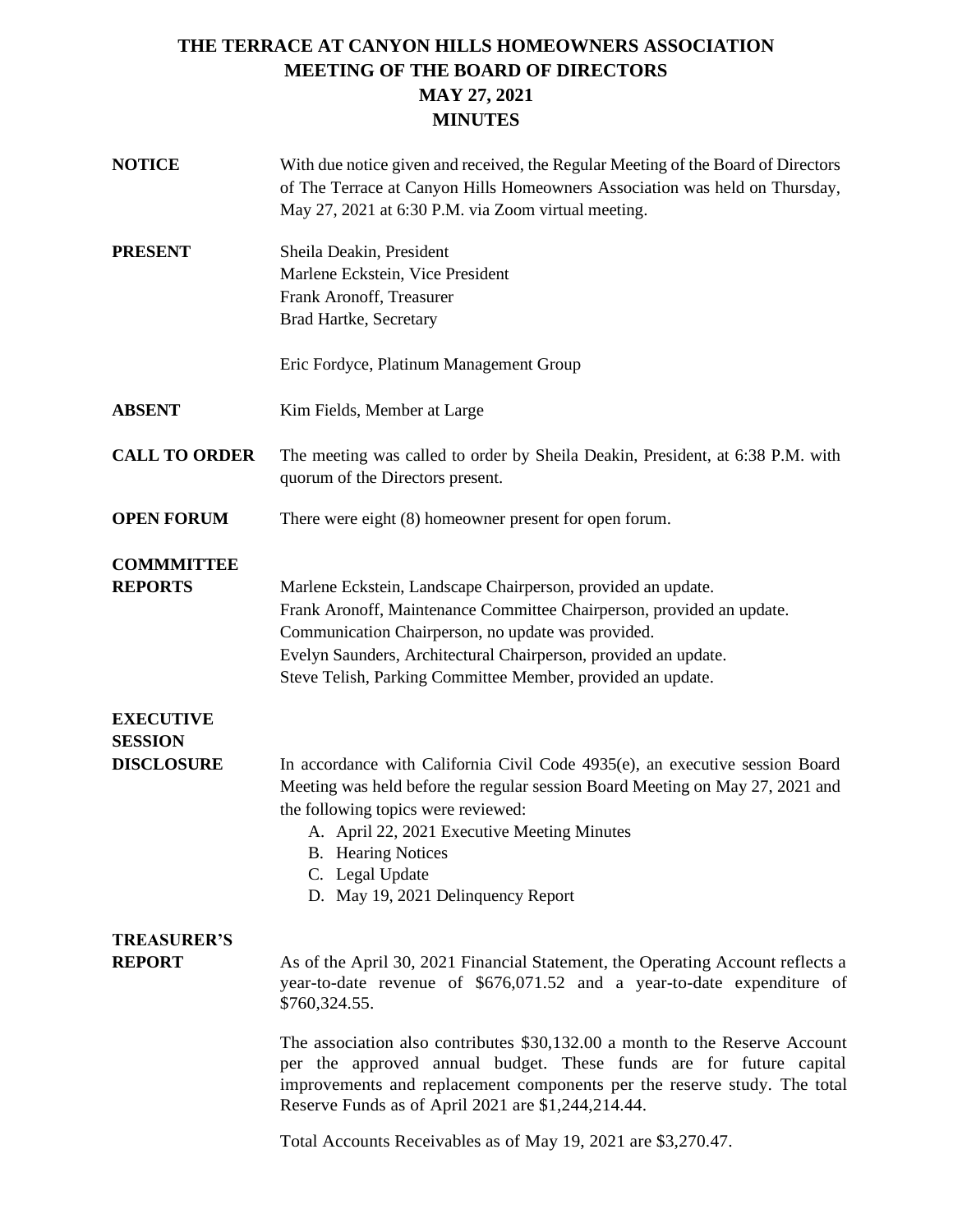#### **THE TERRACE AT CANYON HILLS HOMEOWNERS ASSOCIATION MEETING OF THE BOARD OF DIRECTORS MAY 27, 2021 – PAGE 2**

**CONSENT CALENDAR** The Board of Directors reviewed the consent calendar below. A. Approval of the April 19, 2021 Board of Directors Meeting Minutes. Following review and discussion, a motion was made by Sheila Deakin and seconded by Frank Aronoff to approve the minutes as amended. The motion passed unanimously. B. Approval of the April 22, 2021 Board of Directors Meeting Minutes. Following review and discussion, a motion was made by Sheila Deakin and seconded by Frank Aronoff to approve the minutes as amended. The motion passed unanimously. C. Approval of the May 11, 2021 Board of Directors Meeting Minutes Following review and discussion, a motion was made by Sheila Deakin and seconded by Frank Aronoff to approve the minutes as amended. The motion passed unanimously. D. Acceptance of the April 30, 2021 Financials. Following review and discussion, a motion was made by Brad Hartke and seconded by Marlene Eckstein to approve the financials as presented. The motion passed unanimously. **NEW BUSINESS** A. Common Area Improvement Proposals The Board of Directors reviewed proposals submitted by Carasso Construction as follows: 1. May 2021 500 Circle maintenance inspection punch lists regarding a variety of repairs to the common area and other owners' repair requests. Following review and discussion, a motion was made by Frank Aronoff and seconded by Sheila Deakin to approve termite treatment repairs only. The motion passed unanimously. 2. 303 San Nicholas Court – leak that was found to be coming from the outside in. Following discussion and review of the proposal received, a motion was made by Frank Aronoff and seconded by Brad Hartke to approve option 1 for repairs in the amount of \$1,808.00. The motion passed unanimously. B. Landscape Contracts & Proposal The Board of Directors reviewed the contract for the new schedule and emergency repairs and a proposal submitted by Quezada Landscape as follows: 1. Summary of the new landscape maintenance schedule contract due to the budget cut to \$9,720.00. Following review and discussion, a motion was made by Sheila Deakin and seconded by Frank Aronoff to approve the new schedule starting June 1, 2021. The motion passed

unanimously.

2. Verbal approval to repair any emergency broken / leaking main valve lines while on-site without formal proposal approval. Following review and discussion, a motion was made by Frank Aronoff and seconded by Marlene Eckstein to approve Management the ability to approve emergency irrigation repairs while on site. The motion passed unanimously.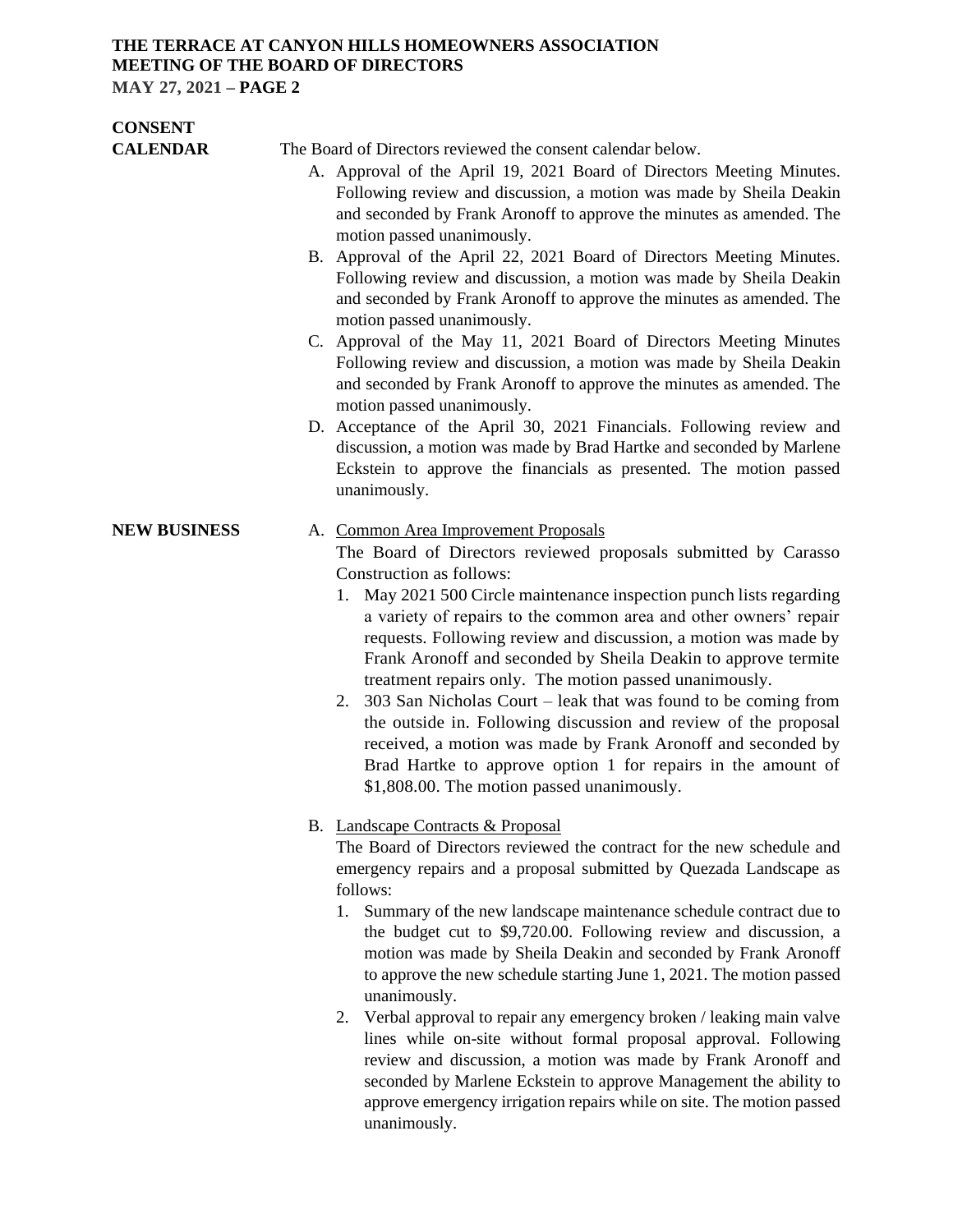# **THE TERRACE AT CANYON HILLS HOMEOWNERS ASSOCIATION MEETING OF THE BOARD OF DIRECTORS**

**MAY 27, 2021 – PAGE 3**

3. Proposal to install pea gravel around the lower pool deck in the amount of \$435.00. Following review and discussion, a motion was made by Sheila Deakin and seconded by Brad Hartke to approve the proposal as presented and code the expense to Landscape Extras. The motion passed unanimously.

### C. New Fine Schedule

The Board of Directors reviewed the approved Fine Schedule with the current Rules and Regulations. Following review and discussion, a motion was made by Brad Hartke and seconded by Marlene Eckstein to approve the designated fine associated with each rule and to have Brad Hartke to approve the cover letter prior to mailing to the ownership. The motion passed unanimously.

D. Severson Plumbing Correspondence / Ratified Proposal

The Board of Directors reviewed the correspondence and a proposal submitted by Severson Plumbing as follows:

- 1. Correspondence regarding the requests for Severson to tie into the existing copper piping to the shower valve to avoid any renovated shower / tile during the re-piping of a unit. Following review and discussion, a motion was made by Sheila Deaken and seconded by Brad Hartke to have the homeowner pay for any special requests outside of the standard installation of the repipe. The motion passed unanimously.
- 2. Ratified proposal for 312 San Nicholas Court for drain repairs in the amount of \$560.00. Following review and discussion, it was the general consent of the Board of Directors to approve the proposal as presented.
- E. Community Wide Sealcoating Review

The Board of Directors held a discussion regarding the seal coating and re striping for the community as follows:

- 1. Additional Parking Spaces / legal homeowner spaces
- 2. 4 Moves vs 2 Moves
- 3. Parking Outside the Community- No Canyon Hill Road Parking
- 4. Communication to all Owners and Residents mailed (30 days). Email (at 4 week, 3 weeks, 2-week, 1 week & 3 days). Door Delivery (30 days), Mailboxes (2 Weeks), HA website (Kim to update), PMG Portal (30 days), Next Door (Eimi).

Following review and discussion, a motion was made by Frank Aronoff and seconded by Sheila Deakin to set up a meeting with legal counsel regarding the additional parking spaces that were added without ownership approval. The motion passed unanimously.

## F. Violation / Rule Discussions

The Board of Directors held a discussion regarding the following violations:

1. Parking a car in guest parking and blocking the handicap lane by incorrect parking. – Following review and discussion, a motion was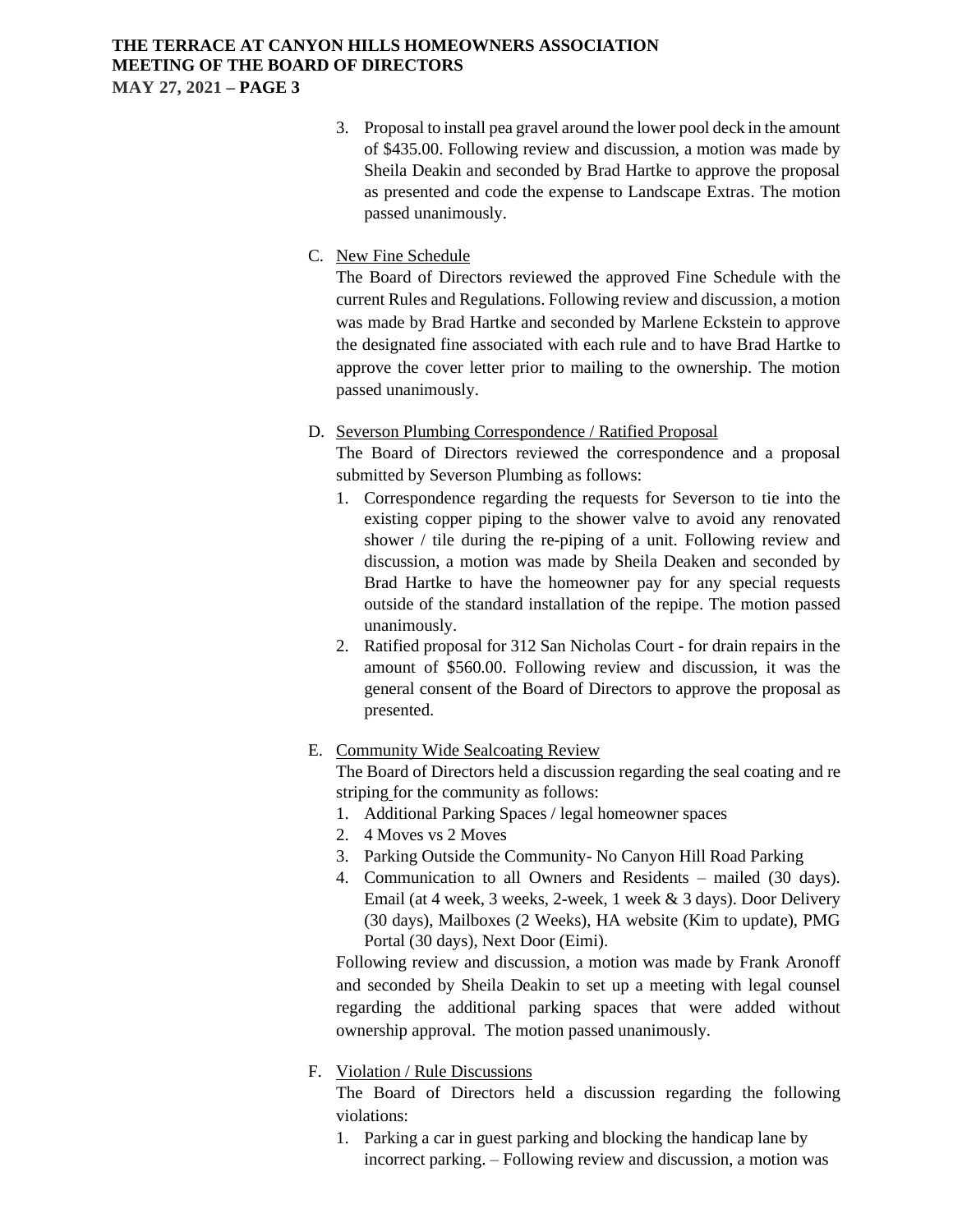#### **THE TERRACE AT CANYON HILLS HOMEOWNERS ASSOCIATION MEETING OF THE BOARD OF DIRECTORS MAY 27, 2021 – PAGE 4**

made by Brad Hartke and seconded by Frank Aronoff to contact patrol to cite / tow any vehicle that is not parked inside the parking space lines. The motion passed unanimously.

- 2. Any Dog Issues Following review and discussion, it was the general consent of the Board of Directors to have the residents contact Animal Control at 949-497-0701 directly. Animal Control must have proof of some type in order to process a complaint.
- 3. Items in Common Area Divide the patio areas from neighbors. Following review and discussion, it was the general consent of the Board of Directors to remind all resident not to modify the common area landscape. All exterior modifications, including landscaping, must be approved.
- 4. Driving Infractions Speed and driving on the wrong way on the oneway streets. Following review and discussion, it was the general consent of the Board of Directors to remind all residents to obey the one-way streets in the community and not to speed throughout the community.
- 5. Trash Cans Storage / Left out Following review and discussion, it was the general consent of the Board of Directors to remind all residents to put out your trash cans the night before; put away in your garage in the evening of the same day as pick-up.
- G. Board Member Requests and Discussions
	- 1. Notice Regarding Parking Rules Discussion. Following review and discussion, it was the general consent of the Board of Directors to take no further action.
	- 2. Architectural Violation Process / Board Approval. Following review and discussion, it was the general consent of the Board of Directors to wait for the revised guidelines to be adopted before sending violation notices to the residents.
	- 3. Landscape Modifications and Maintenance by Owners and Vendors. The Board of Directors held a discussion regarding the landscape modifications and maintenance. Following review and discussion, it was the general consent of the Board of Directors to agree that homeowners are not allowed to contact the landscaping staff directly and to contact Management if the resident has landscape concerns or modification requests.
	- 4. Management Approval Limits. The Board of Directors discussed the approval limits for Management. Following review, it was the general consent of the Board of Directors to approve \$7,500.00 for each emergency and \$2,500.00 without Board of Director approval.
	- 5. Common Interest Review CC&R. The Board of Directors held a discussion regarding common interest review of CC&Rs. Following review, it was the general consent of the Board of Directors to remind Management that no exterior unit modifications are not allowed without approval.
	- 6. Short Terms Rental Review. The Board of Directors reviewed the laws pertaining to short term rentals. Following review, it was the general consent of the Board of Directors to request Management contact the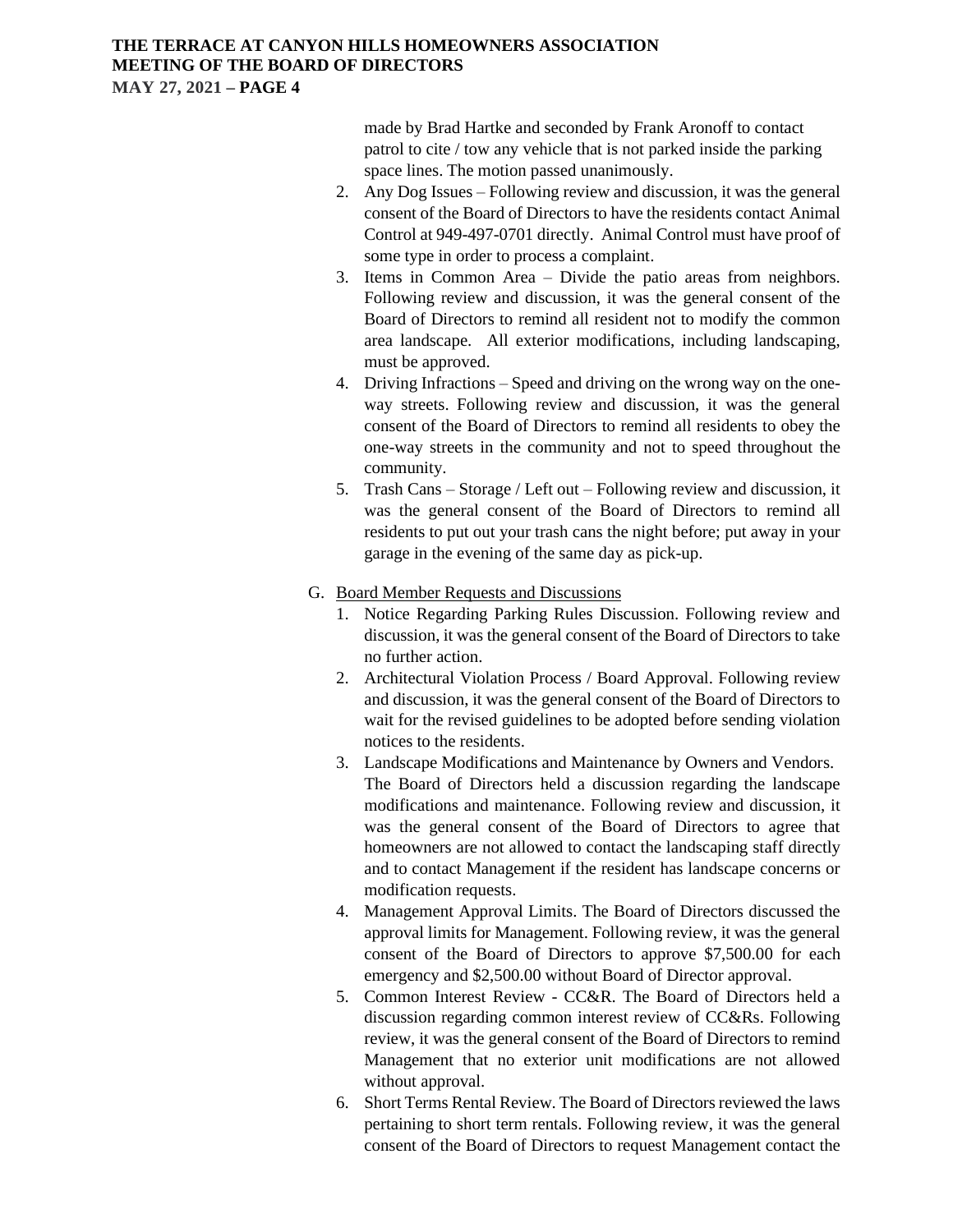#### **THE TERRACE AT CANYON HILLS HOMEOWNERS ASSOCIATION MEETING OF THE BOARD OF DIRECTORS MAY 27, 2021 – PAGE 5**

City of Laguna Beach to contact homeowners regarding the short-term rentals.

#### H. Homeowner Requests

- 1. Comments Regarding Assessment Increase.
	- a. 112 Santa Rosa
	- b. 216 Santa Rosa
	- c. 208 Santa Rosa
	- d. 420 San Nicholas

Following review and discussion, it was the general consent of the Board of Directors to recommend the homeowners attend the monthly Financial Meetings to better understand the associations position with the increase in assessments.

- 2. 400 San Nicholas Extra safelist days / blanket parking for her open houses. Following review and discussion, it was the general consent of the Board of Directors to deny this request.
- 3. 511 San Nicholas Upset about meeting and decision regarding parking enforcement hours. Following review and discussion, it was the general consent of the Board of Directors to take no further action.
- 4. 520 San Nicholas Happy with the parking rules as is and the landscapers. Following review and discussion, it was the general consent of the Board of Directors to take no further action.
- 5. 521 San Nicholas Concerns about parking and asphalt maintenance. Following review and discussion, it was the general consent of the Board of Directors to take no further action.
- 6. 224 Santa Rosa Problems with the dog at 123 Santa Rosa. Following review and discussion, it was the general consent of the Board of Directors to have Management direct the homeowner to contact Animal Control and file a report.
- 7. 403 San Nicholas Disrespectful owner to landscapers. Following review and discussion, it was the general consent of the Board of Directors to take no further action.
- 8. 412 San Nicholas– Garage door repair / replacement responsibility. Following review and discussion, it was the general consent of the Board of Directors to agree that homeowners are responsible for all garage door repairs and replacement.
- 9. 514 San Nicholas Concrete patios to avoid encroachment. Following review and discussion, it was the general consent of the Board of Directors to take no further action.
- 10. 514 San Nicholas Installation of speed bump 600 ramp. Following review and discussion, it was the general consent of the Board of Directors to currently no further action.
- 11. 514 San Nicholas Addition signage "no scooters allowed". Following review and discussion, it was the general consent of the Board of Directors to take no further action.
- 12. 514 San Nicholas Install security gate at entrance. Following review and discussion, it was the general consent of the Board of Directors to take no further action.